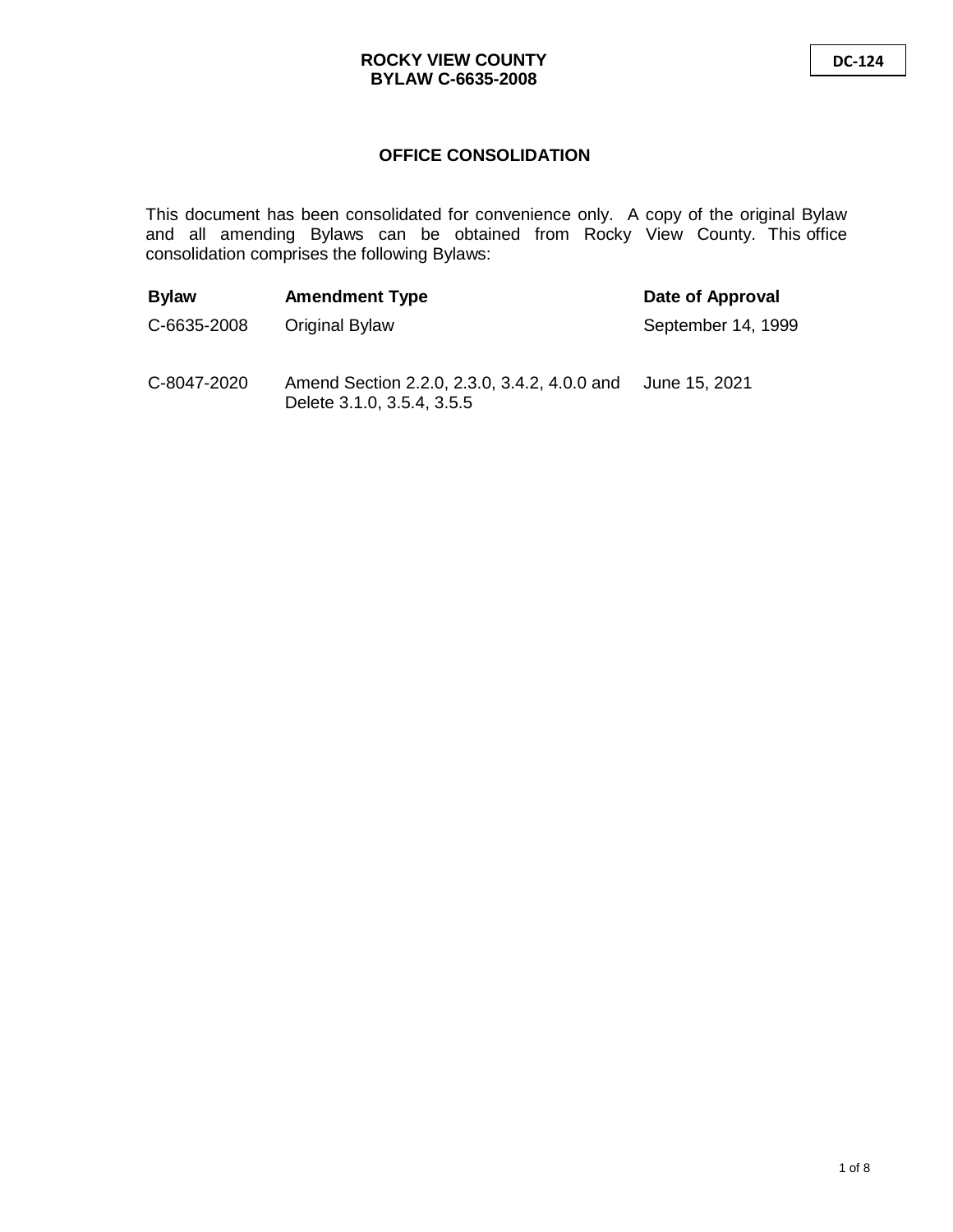# **DC - 124**

#### **MUNICIPAL DISTRICT OF ROCKY VIEW NO. 44**

## **BYLAW C-6635-2008**

A Bylaw of the Municipal District of Rocky View No. 44 to amend Bylaw C-4841-97.

- WHEREAS the Council deems it desirable to amend the said Bylaw, and
- WHEREAS the Council of the Municipal District of Rocky View No. 44 has received an application to amend Part 5; Land Use Map No. 23 of Bylaw C-4841-97 to redesignate a portion of the SE-29-22-28-4 from Ranch and Farm District to Direct Control District, and a portion of the SE-29-22-28-4 from Ranch and Farm District to Ranch and Farm Two District as shown on the attached Schedule "A", attached to and forming part of this Bylaw; and
- WHEREAS a notice was published April 29, 2008 and May 6, 2008 in the Rocky View Weekly, a newspaper circulating in the Municipal District of Rocky View No. 44, advising of the Public Hearing for June 10, 2008; and
- WHEREAS Council held a Public Hearing and have given consideration to the representations made to it in accordance with Section 692 of the Municipal Government Act, being Chapter M-26 of the Revised Statutes of Alberta 2000, and all amendments thereto.

NOW THEREFORE the Council enacts the following:

- 1. That Part 5, Land Use Map No. 23 of Bylaw C-4841-97 be amended by redesignating a portion of the SE-29-22-28-4 from Ranch and Farm District to Direct Control District and a portion of the SE-29-22-28-4 from Ranch and Farm District to Ranch and Farm Two District, as shown on Schedule "A" and Schedule "B" attached to and forming a part of this Bylaw; and
- 2. That a portion of the lands within the SE-29-22-28-4 are hereby redesignated to Direct Control District, as shown on Schedule "A" and Schedule "B" attached to and forming a part of this Bylaw; and
- 3. That the regulations of this Direct Control District comprise:
	- 1.0.0 General Regulations

2.0.0 Land Use Regulations

3.0.0 Development Regulations

4.0.0 Definitions

5.0.0 Implementation

#### **1.0.0 GENERAL REGULATIONS**

- 1.1.0 For the purposes of this Bylaw, the boundaries and description of the Lands shall be more or less as indicated in Schedule "A" and Schedule "B" attached hereto and forming part hereof.
- 1.2.0 The Operative and Interpretative Clauses (Part One), General Administration (Part Two) and General Regulations (Part Three) as contained in the Land Use Bylaw C-4841-97 are applicable, unless otherwise stated in this Bylaw.
- 1.3.0 The Development Authority shall consider and decide on applications for Development Permits for all uses listed by this Bylaw provided the provisions of Sections 2 and 3 herein are completed in form and substance, satisfactory to the Municipality.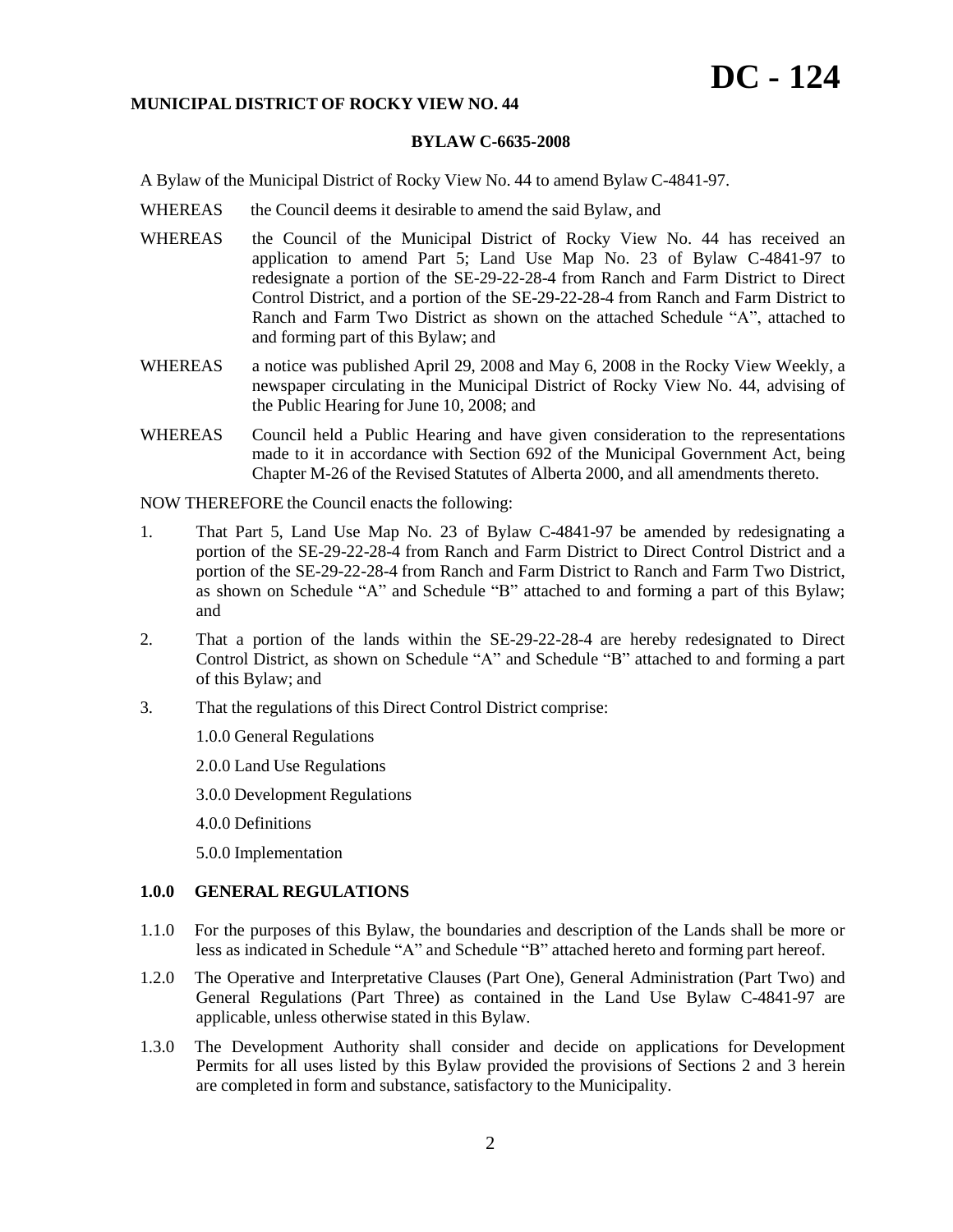- 1.4.0 That the Development Authority shall be responsible for the issuance of Development Permit(s) for the Lands subject to this Bylaw.
- 1.5.0 Proposals for uses and subdivision beyond that provided by this Bylaw shall require an amendment to this bylaw to be permitted.

#### **2.0.0 LAND USE REGULATIONS**

2.1.0 Purpose and Intent

The purpose and intent of this District is to provide for the development of a corn maze attraction and related agricultural tourism uses on portions of the Lands and general agricultural with a related dwelling on other portions of the lands, while ensuring high quality, attractive and aesthetically pleasing development.

#### 2.2.0 List of Uses

## **ALL DEVELOPMENT CELLS**

- 2.2.1 Accessory Building
- 2.2.2 Agriculture, General
- 2.2.3 Horticultural Development
- 2.2.4 Maze Feature
- 2.2.5 Tourism Uses/Facilities, Agricultural

## **CELL A**

- 2.2.6 Dwelling, single-detached
- 2.2.7 Food and Beverage Services
- 2.2.8 Retail Store, Local
- 2.2.9 Market Garden
- 2.2.10 Signage

## **CELL B**

- 2.2.11 Amusement and Entertainment Services
- 2.2.12 Dwelling, single-detached
- 2.2.13 Food and Beverage Services
- 2.2.14 Market Garden
- 2.2.15 Retail Store, Local
- 2.2.16 Market Garden
- 2.2.17 Signage

## **CELL C**

- 2.2.18 Horticultural Development
- 2.3.0 Minimum and Maximum Requirements
	- 2.3.1 Minimum Parcel Size: 32.3 hectares (80.0 acres)
	- 2.3.2 Maximum Height of Freestanding Signs: 5.5m (18.0 ft)
	- 2.3.3 Maximum Area of a Sign is 9.29 sq. m. (100.0 sq. ft.)
	- 2.3.4 Minimum Setback from any Road for Sign: 15.0 m (49.21 ft)
	- 2.3.5 Maximum Building Height: 12.0 m (39.37 ft)
	- 2.3.6 Minimum Front/Side/Rear Yard for all Buildings: 30 m (98.4 ft.)
	- 2.3.7 Minimum Front/Side/Rear Yard for all Parking Areas: 15.0m (49.2 ft.)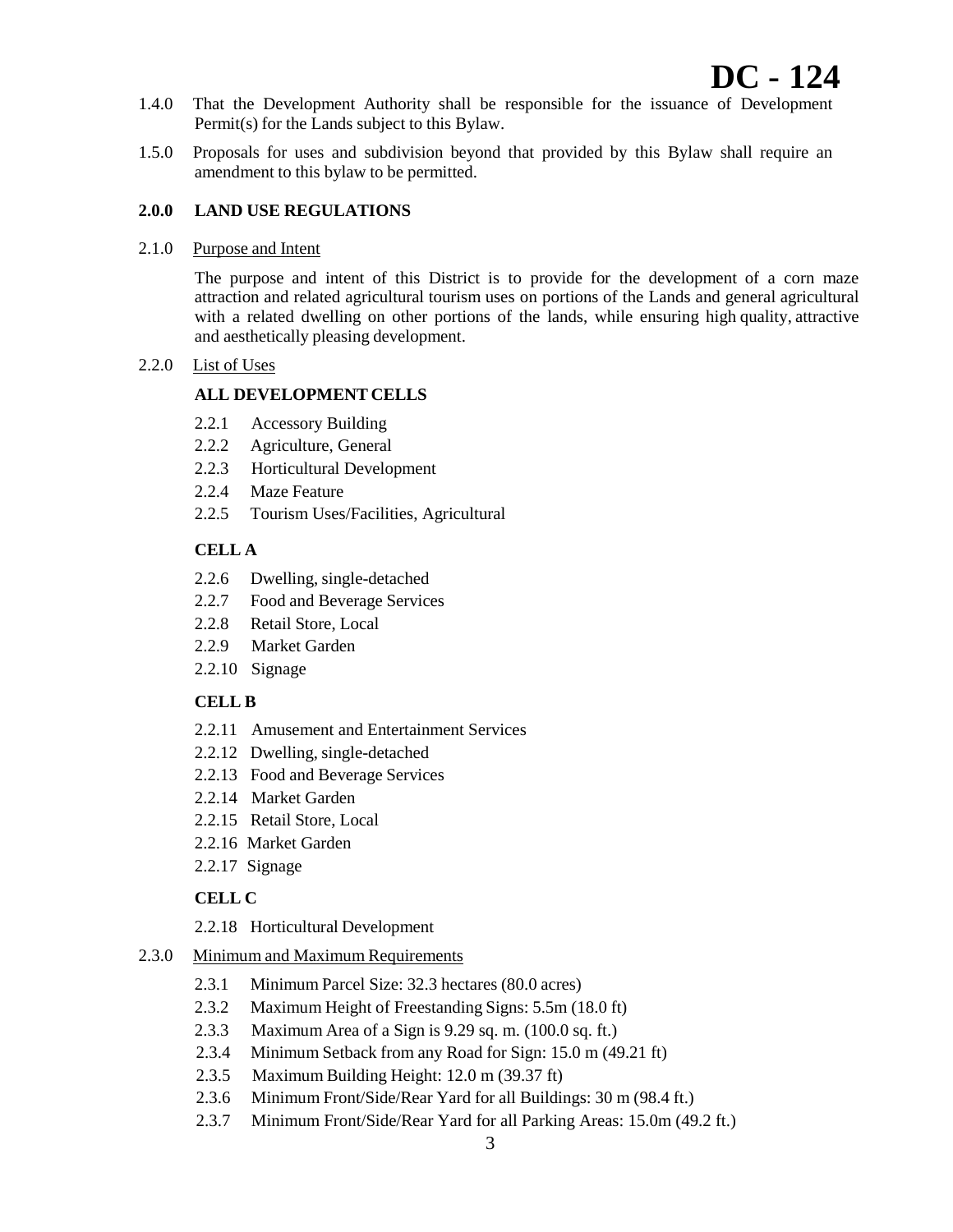#### **3.0.0 DEVELOPMENT REGULATIONS**

- 3.1.0 Water Supply and Sewage Treatment Requirements
	- 3.1.1 Potable water for all development on the site shall be provided via a well, licensed and approved for use by Alberta Environment, or hauled to the site and stored in cisterns, to the satisfaction of the Calgary Health Region.
	- 3.1.2 Certified documentation is provided identifying the location of any existing septic fields/tanks and location of any existing water wells.
	- 3.1.3 Disposal of wastewater shall be subject to all requirements of the Safety Codes Act, as amended, pursuant to this Bylaw.
	- 3.1.4 Solid waste shall be disposed of on a regular basis at an approved disposal site.
- 3.2.0 Landscaping Requirements
	- 3.2.1 Landscaping shall be provided in accordance with a Landscape Plan. The Landscape Plan shall be submitted to the Municipality upon application for a Development Permit. The Landscape Plan shall identify the location, type and extent of all hard and soft landscaping proposed for the lands, the plant material proposed, the methods of irrigation and maintenance, and shall require that a minimum of 10% of the lands within the development area shall be landscaped, excluding all areas not associated with permanent structures.
	- 3.2.2 The quality and extent of landscaping established on site shall be the minimum standard to be maintained for the life of the development. Adequate means of irrigating any soft landscaping and maintaining both hard and soft landscaping shall be detailed in the Landscape Plan.
	- 3.2.3 Landscaping treatment within the Plan Area means the modification and enhancement of the surface area of a site through the use of any or all of the following elements:
		- i) Soft landscaping consisting of vegetation such as berms, trees, shrubs, hedges, grass and ground cover; and,
		- ii) Hard landscaping consisting of non-vegetative materials such as brick, stone, concrete, tile and wood, excluding monolithic concrete and asphalt.
	- 3.2.4 Any landscaping that dies shall be replaced by June 30 the following year.
	- 3.2.5 All areas of the site not disturbed as part of the Development Permit shall be maintained in a natural state or under cultivation.
	- 3.2.6 All area of the site has a weed control program in accordance with the Weed Control Act of Alberta, and confirmed in a Development Permit
- 3.3.0 Controlled Appearance
	- 3.3.1 The design, character and appearance of any buildings, structures or signs proposed to be erected or located on the lands must be acceptable to the Development Authority having due regard to the compatibility with and the effect on adjacent properties and the surrounding rural area.
	- 3.3.2 A Parking Area shall be provided for within Cell B and/or A in accordance with the requirements of the Land Use Bylaw, as amended. The Parking Area shall be screened from adjacent building sites by implementing landscaping treatments required by 3.3.3 of this Bylaw.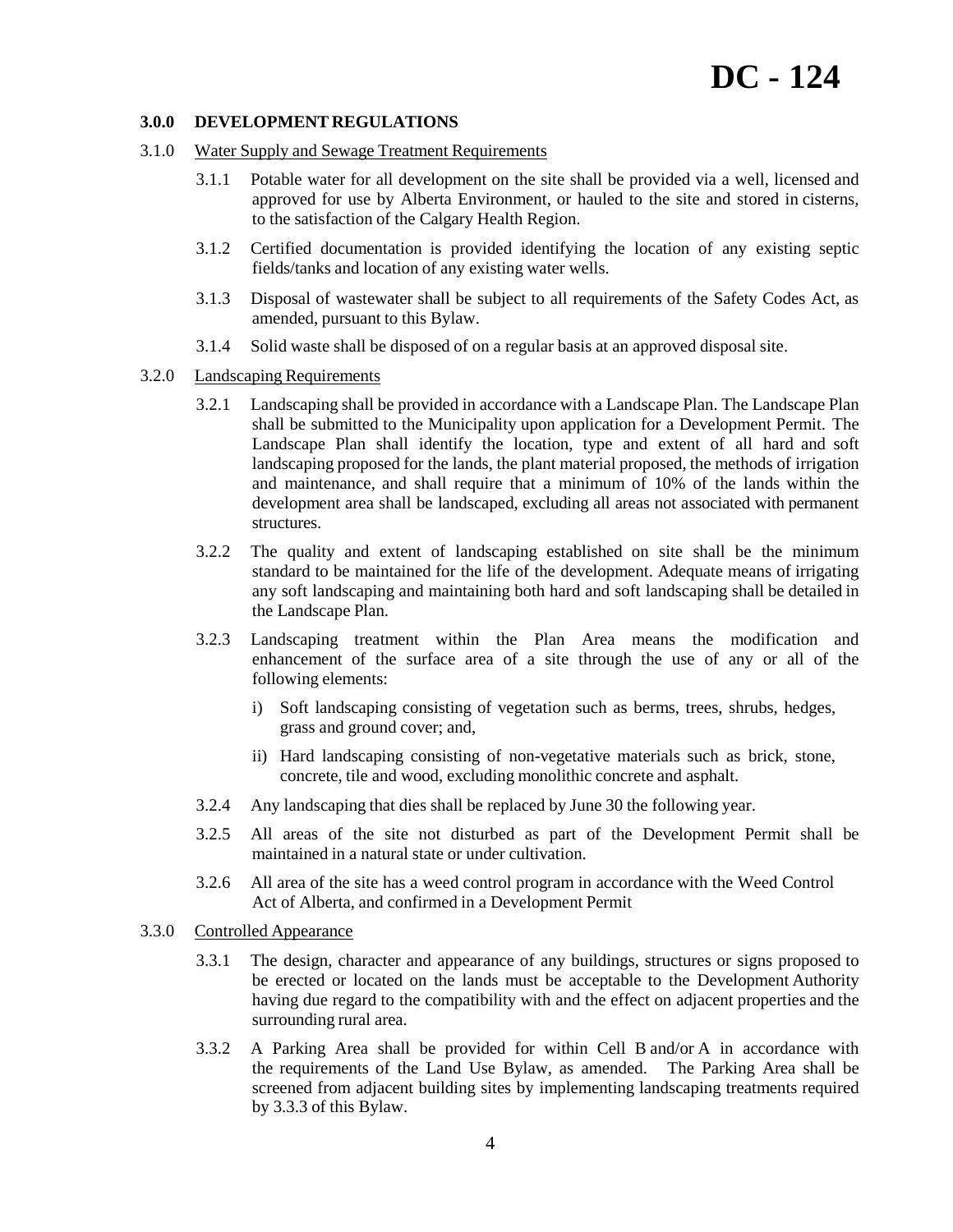- 3.3.3 Signage shall be considered concurrently with a Development Permit application and may be integrated into building architecture and shall be consistent with the overall development theme.
- 3.3.4 There shall be no flashing or animated signs.
- 3.3.5 All outdoor lighting for any development shall be located and arranged so that no direct rays of light are directed at any adjoining properties; interfere with the use and enjoyment of neighbouring lands; or interfere with the effectiveness of any traffic control devices or the vision/safety of motorists.
- 3.4.0 Performance Standards
	- 3.4.1 Garbage Storage Garbage and waste material shall be stored in weatherproof and animal-proof containers. Such containers shall be located within buildings or adjacent to the side or rear of buildings, and shall be screened from view by all adjacent properties and roadways, all to the satisfaction of the Development Authority.
	- 3.4.2 Fire Protection Fire protection measures shall be provided, as may be required, by the Municipality and included in a Development Permit.
	- 3.4.3 The provision of Food and Beverage Services within the site must be approved by all relevant provincial and Municipal authorities.

# **4.0.0 DEFINITIONS**

- 4.1.0 Unless otherwise defined in this Bylaw, all words and uses shall be defined as per Section 8 (Definitions) of Bylaw C-4841-97.
- 4.2.0 **Food and Beverage Services** means a facility where food and beverages are served or offered for sale for consumption within a *Principle or Accessory Building* whose seating area may be contained outside a *Principle or Accessory Building*.
- 4.3.0 **Maze Feature** means a development featuring a maze (or labyrinth) that defines movement corridors using plants or other non-permanent material and may include picnic areas and other similar ancillary uses.

# **5.0.0 IMPLEMENTATION**

5.1.0 The bylaw comes into effect upon the date of its third reading.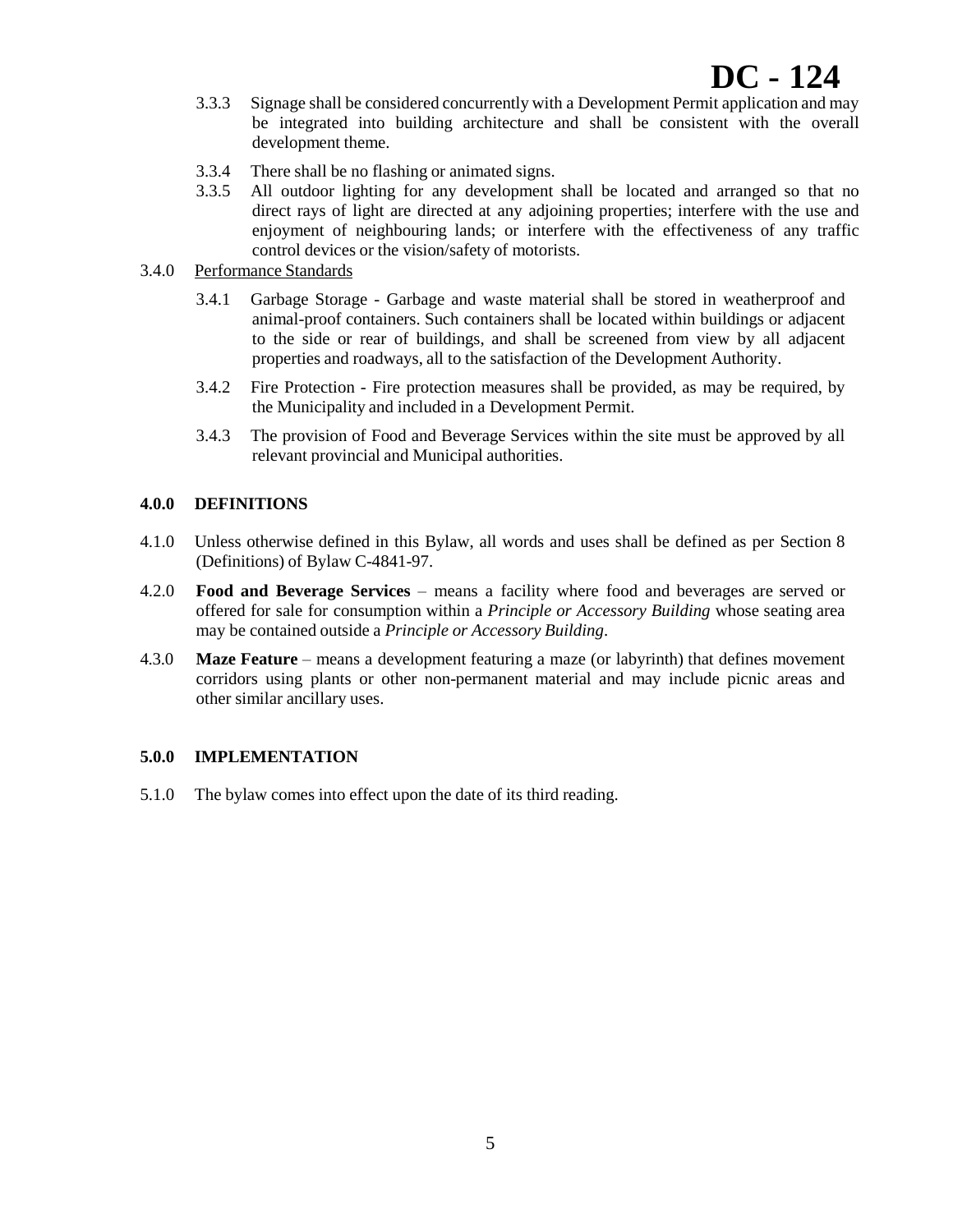